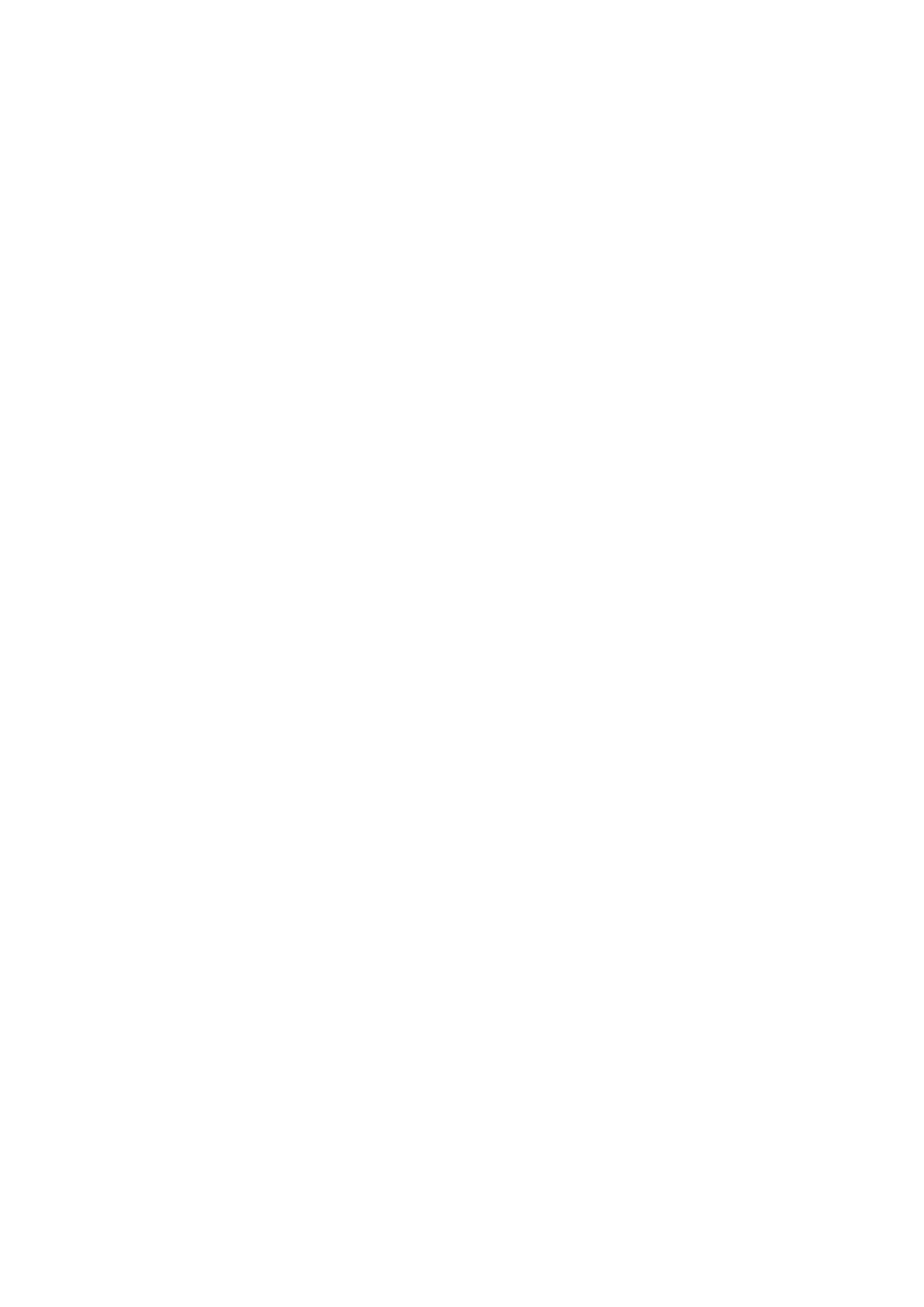# **1 Apologies**

Resolution number IMSB/2017/14

MOVED by L Ngamane, seconded by Deputy Chairperson G Wilcox:

That the Independent Māori Statutory Board:

a) accept the apology from Terrence Muka Hohneck for absence.

#### **CARRIED**

#### **2 Declaration of Interest**

There were no declarations of interest.

## **3 Confirmation of Minutes**

Resolution number IMSB/2017/15

MOVED by T Henare, seconded by J Brown:

That the Independent Māori Statutory Board:

a) confirm the ordinary minutes of its meeting, held on Monday, 6 March 2017, including the confidential section, as a true and correct record.

#### **CARRIED**

## **4 Extraordinary Business**

#### **Schedule of Issues of Significance Review**

Chairperson D Taipari Resolution number IMSB/2017/16

MOVED by D Kirkwood, seconded by L Ngamane:

The chair with consent of the meeting agreed to add the Schedule of Issues of Significance review at C.6

#### **CARRIED**

#### **5 Financial Management Report to 31 January 2017**

Resolution number IMSB/2017/17

MOVED by T Henare, seconded by Deputy Chairperson G Wilcox:

That the Independent Māori Statutory Board:

a) receives this Financial Report to 31 January 2017.

#### **CARRIED**

#### **6 Financial Management Report to 28 February 2017**

Resolution number IMSB/2017/18

MOVED by T Henare, seconded by L Ngamane: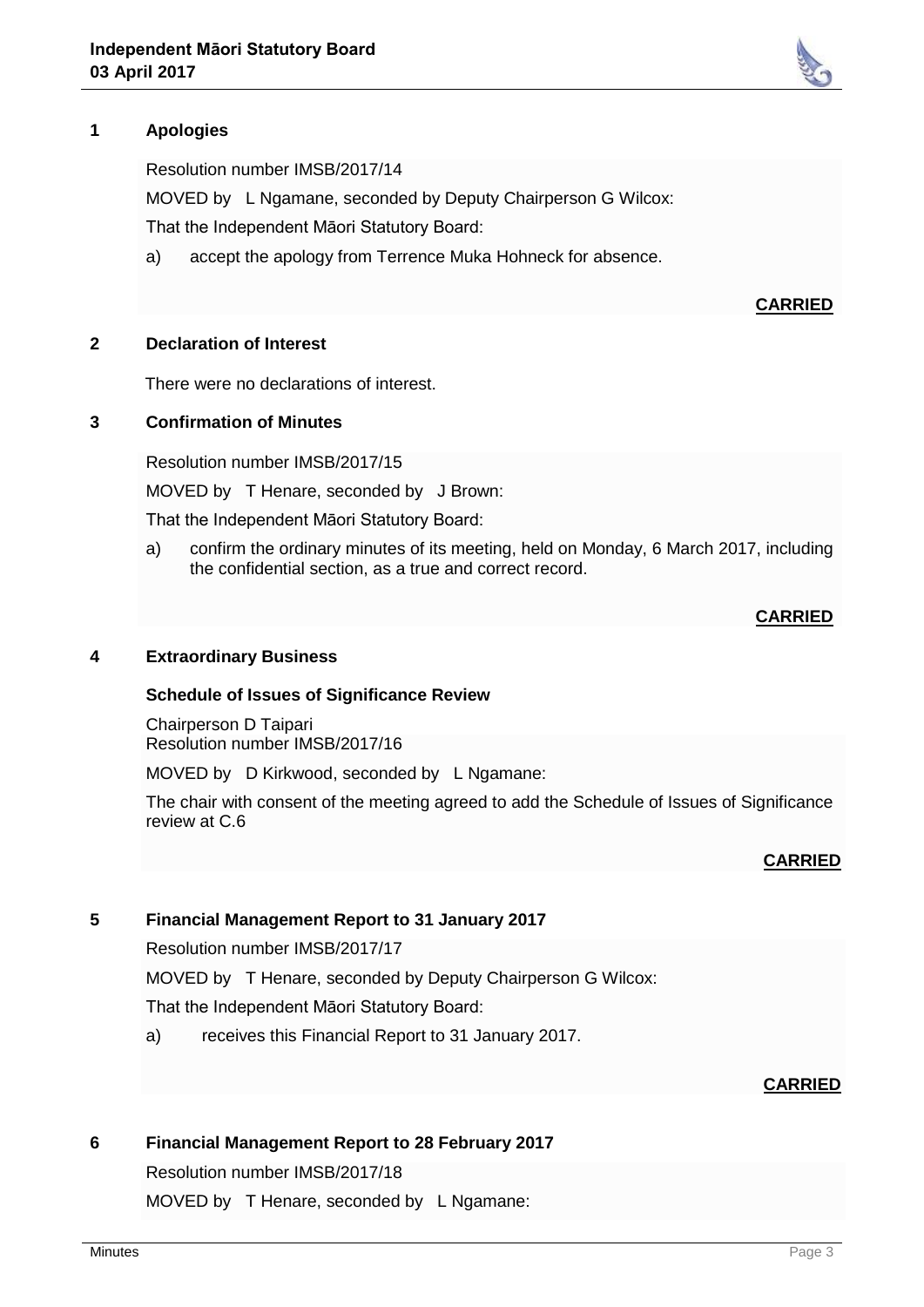That the Independent Māori Statutory Board:

a) receives this Financial Report to 28 February 2017.

## **CARRIED**

# **7 Board Strategic Priorities Report April 2017**

Resolution number IMSB/2017/19

MOVED by J Brown, seconded by T Henare:

That the Independent Māori Statutory Board:

a) receives the Board Strategic Work Priorities Progress Report April 2017.

## **CARRIED**

## **8 Independent Māori Statutory Board Member Appointment to Weed Management Political Advisory Group**

Resolution number IMSB/2017/20

MOVED by T Henare, seconded by D Kirkwood:

That the Independent Māori Statutory Board:

a) nominates a Glenn Wilcox and David Taipari to sit on the Auckland Council Weed Management Political Advisory Group.

**CARRIED**

## **9 Procedural motion to exclude the public**

Resolution number IMSB/2017/21

MOVED by L Ngamane, seconded by J Brown:

That the Independent Māori Statutory Board:

The general subject of each matter to be considered while the public is excluded, the reason for passing this resolution in relation to each matter, and the specific grounds under section 48(1) of the Local Government Official Information and Meetings Act 1987 for the passing of this resolution follows.

This resolution is made in reliance on section 48(1)(a) of the Local Government Official Information and Meetings Act 1987 and the particular interest or interests protected by section 6 or section 7 of that Act which would be prejudiced by the holding of the whole or relevant part of the proceedings of the meeting in public, as follows:

| C <sub>1</sub> | <b>Council Controlled Organisations Draft Statements of Intent 2017-20</b> |
|----------------|----------------------------------------------------------------------------|
|----------------|----------------------------------------------------------------------------|

| Reason for passing this resolution                                                                                                                      | Particular interest(s) protected                                                                                                                                                  | Ground(s) under section 48(1) for |
|---------------------------------------------------------------------------------------------------------------------------------------------------------|-----------------------------------------------------------------------------------------------------------------------------------------------------------------------------------|-----------------------------------|
| in relation to each matter                                                                                                                              | (where applicable)                                                                                                                                                                | the passing of this resolution    |
| The public conduct of the part of<br>the meeting would be likely to result<br>in the disclosure of information for<br>which good reason for withholding | $s7(2)(f)(i)$ – The free and frank<br>expression of opinions by or<br>between or to members of officers<br>or employees of any local authority,<br>or any persons to whom section |                                   |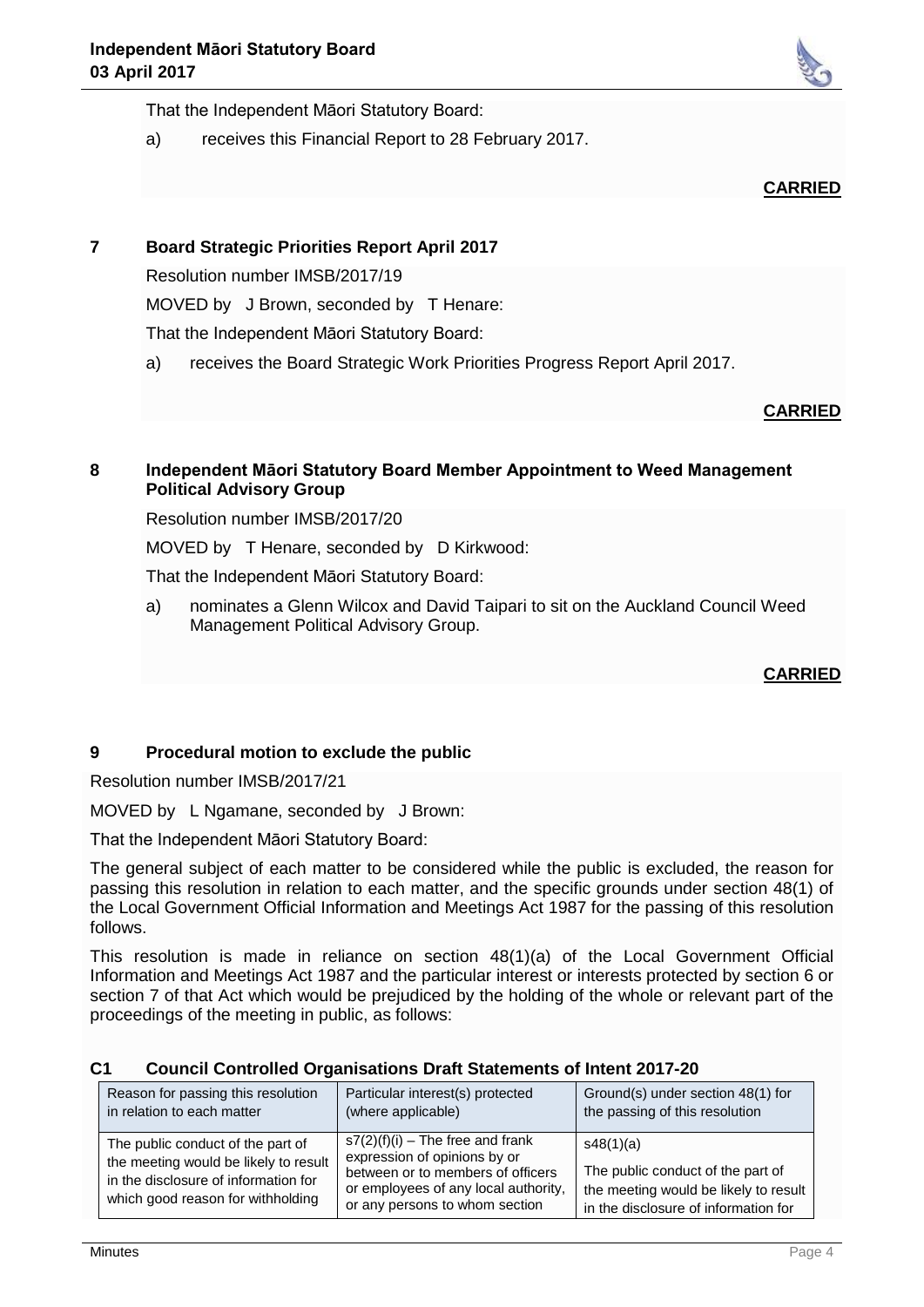exists under section 7. 2(5) of this act applies, in the



which good reason for withholding

exists under section 7.

| C <sub>2</sub> | <b>Auckland Maori Identity</b> |
|----------------|--------------------------------|
|                |                                |

| ◡▵<br>Augularia magri identity                                                                                                                                                     |                                                                                                                                                                                                                                                                                                                                         |                                                                                                                                                                                                 |
|------------------------------------------------------------------------------------------------------------------------------------------------------------------------------------|-----------------------------------------------------------------------------------------------------------------------------------------------------------------------------------------------------------------------------------------------------------------------------------------------------------------------------------------|-------------------------------------------------------------------------------------------------------------------------------------------------------------------------------------------------|
| Reason for passing this resolution<br>in relation to each matter                                                                                                                   | Particular interest(s) protected<br>(where applicable)                                                                                                                                                                                                                                                                                  | Ground(s) under section 48(1) for<br>the passing of this resolution                                                                                                                             |
| The public conduct of the part of<br>the meeting would be likely to result<br>in the disclosure of information for<br>which good reason for withholding<br>exists under section 7. | $s7(2)(b)(ii)$ - The withholding of the<br>information is necessary to protect<br>information where the making<br>available of the information would<br>be likely unreasonably to prejudice<br>the commercial position of the<br>person who supplied or who is the<br>subject of the information.<br>In particular, the report contains | s48(1)(a)<br>The public conduct of the part of<br>the meeting would be likely to result<br>in the disclosure of information for<br>which good reason for withholding<br>exists under section 7. |

course of their duty.

# **C3 Scoping Report: Independent Assessment of Māori Outcomes Projects and Related Expenditure in Financial Year 2015-16**

| Reason for passing this resolution                                                                                                                                                 | Particular interest(s) protected                                                                                                                                                                                                               | Ground(s) under section 48(1) for                                                                                                                                                               |
|------------------------------------------------------------------------------------------------------------------------------------------------------------------------------------|------------------------------------------------------------------------------------------------------------------------------------------------------------------------------------------------------------------------------------------------|-------------------------------------------------------------------------------------------------------------------------------------------------------------------------------------------------|
| in relation to each matter                                                                                                                                                         | (where applicable)                                                                                                                                                                                                                             | the passing of this resolution                                                                                                                                                                  |
| The public conduct of the part of<br>the meeting would be likely to result<br>in the disclosure of information for<br>which good reason for withholding<br>exists under section 7. | $s7(2)(f)(i)$ – The free and frank<br>expression of opinions by or<br>between or to members of officers<br>or employees of any local authority,<br>or any persons to whom section<br>2(5) of this act applies, in the<br>course of their duty. | s48(1)(a)<br>The public conduct of the part of<br>the meeting would be likely to result<br>in the disclosure of information for<br>which good reason for withholding<br>exists under section 7. |

# **C4 Draft Funding Agreement: 2017 - 2018**

| Reason for passing this resolution                                                                                                                                                 | Particular interest(s) protected                                                                                                                                                                                                               | Ground(s) under section 48(1) for                                                                                                                                                               |
|------------------------------------------------------------------------------------------------------------------------------------------------------------------------------------|------------------------------------------------------------------------------------------------------------------------------------------------------------------------------------------------------------------------------------------------|-------------------------------------------------------------------------------------------------------------------------------------------------------------------------------------------------|
| in relation to each matter                                                                                                                                                         | (where applicable)                                                                                                                                                                                                                             | the passing of this resolution                                                                                                                                                                  |
| The public conduct of the part of<br>the meeting would be likely to result<br>in the disclosure of information for<br>which good reason for withholding<br>exists under section 7. | $s7(2)(f)(i)$ – The free and frank<br>expression of opinions by or<br>between or to members of officers<br>or employees of any local authority,<br>or any persons to whom section<br>2(5) of this act applies, in the<br>course of their duty. | s48(1)(a)<br>The public conduct of the part of<br>the meeting would be likely to result<br>in the disclosure of information for<br>which good reason for withholding<br>exists under section 7. |

# **C5 Proposed Auckland Unitary Plan - High Court Appeal and Next Steps**

| Reason for passing this resolution                                                                                                                                                 | Particular interest(s) protected                                                                                                                                                                                                       | Ground(s) under section 48(1) for                                                                                                                                                               |
|------------------------------------------------------------------------------------------------------------------------------------------------------------------------------------|----------------------------------------------------------------------------------------------------------------------------------------------------------------------------------------------------------------------------------------|-------------------------------------------------------------------------------------------------------------------------------------------------------------------------------------------------|
| in relation to each matter                                                                                                                                                         | (where applicable)                                                                                                                                                                                                                     | the passing of this resolution                                                                                                                                                                  |
| The public conduct of the part of<br>the meeting would be likely to result<br>in the disclosure of information for<br>which good reason for withholding<br>exists under section 7. | $s7(2)(g)$ - The withholding of the<br>information is necessary to<br>maintain legal professional<br>privilege.<br>In particular, the report contains<br>comment on Court decision award<br>of costs and legal opinionon the<br>matter | s48(1)(a)<br>The public conduct of the part of<br>the meeting would be likely to result<br>in the disclosure of information for<br>which good reason for withholding<br>exists under section 7. |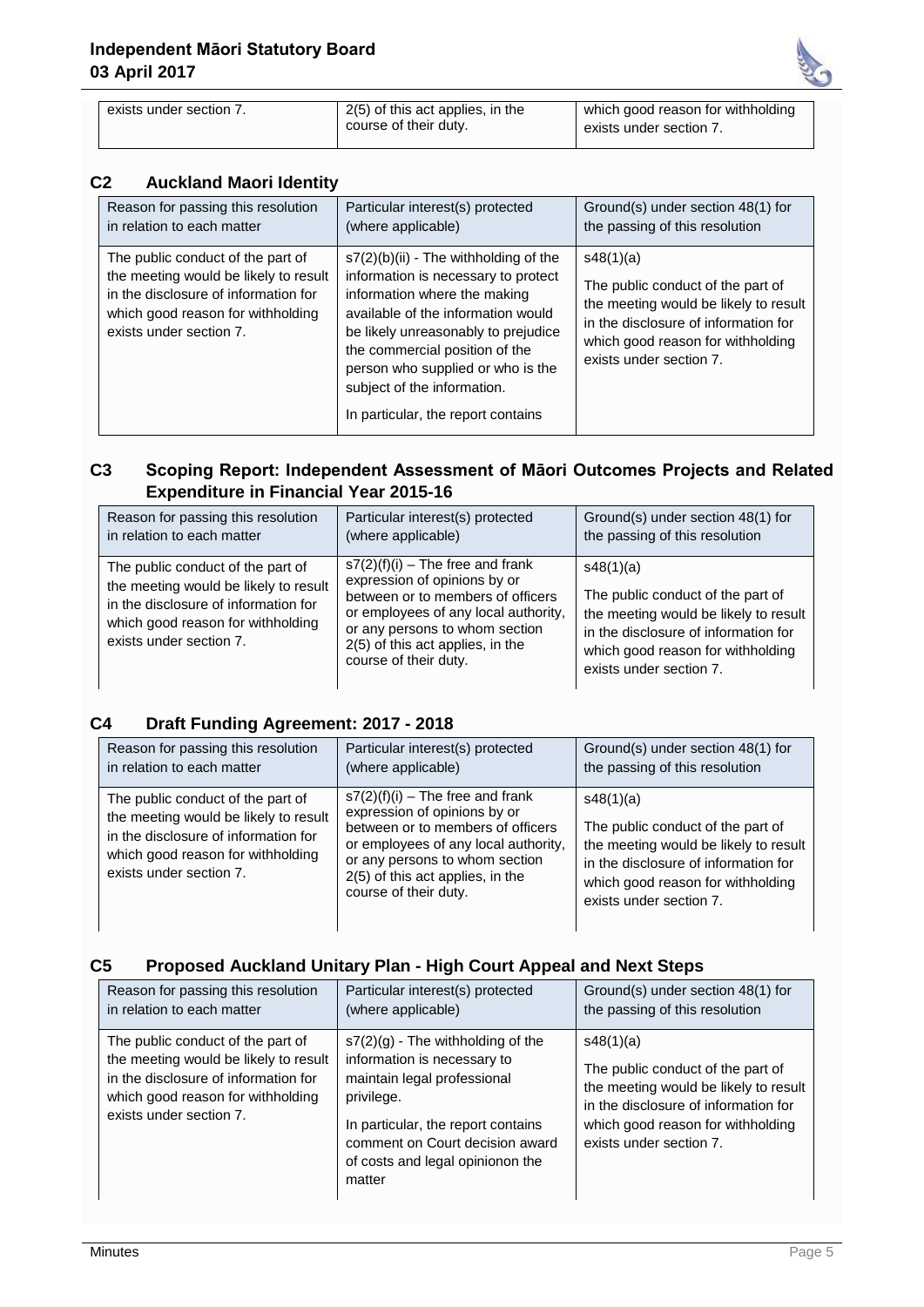

The text of these resolutions is made available to the public who are present at the meeting and form part of the minutes of the meeting.

**CARRIED**

10.44am The public was excluded.

Resolutions in relation to the confidential items are recorded in the confidential section of these minutes and are not publicly available.

11.50am The public was re-admitted.

#### **RESTATEMENTS**

It was resolved while the public was excluded:

- **C1 Council Controlled Organisations Draft Statements of Intent 2017-20**
- **C2 Auckland Maori Identity**
- **C3 Scoping Report: Independent Assessment of Māori Outcomes Projects and Related Expenditure in Financial Year 2015-16**
- **C4 Draft Funding Agreement: 2017 - 2018**
- **C5 Proposed Auckland Unitary Plan - High Court Appeal and Next Steps**

11.50 am The Chairperson thanked Members for their attendance and attention to business and declared the meeting closed.

CONFIRMED AS A TRUE AND CORRECT RECORD AT A MEETING OF THE INDEPENDENT MĀORI STATUTORY BOARD HELD ON

**DATE:**.........................................................................